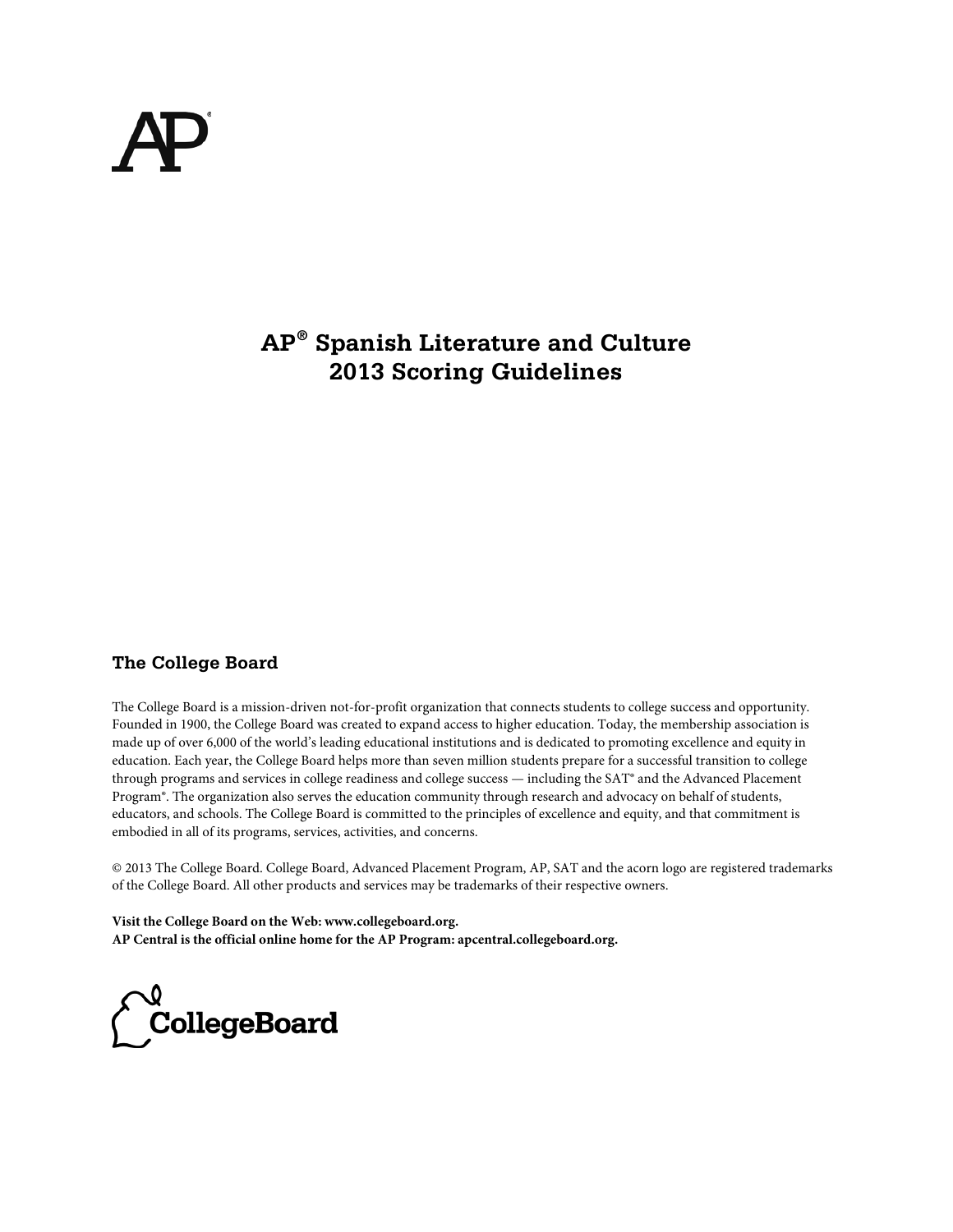### **Question 1**

**Short Answer: Text Explanation Text:** Excerpt from *El conde Lucanor*, Don Juan Manuel **Theme:** *Las relaciones de poder*

### **3 The response correctly identifies the author and the period and effectively explains the development of the theme in the text.**

- Identifies correctly the author and the period.
- Effectively explains the development of the theme in the text.
- Supports response with relevant evidence from the text.
- **2 The response correctly identifies either the author or the period and explains the development of the theme in the text; description and narration are present but do not outweigh explanation.**
	- Identifies correctly either the author or the period.
	- Explains the development of the theme in the text.
	- Supports response with evidence from the text, but evidence may not be clear or relevant.

*Note*: A response that fails to correctly identify both the author and the period must have a good explanation of the development of the theme in the text in order to earn a score of 2.

#### **1 The response incorrectly identifies the author and/or the period; response does not successfully explain the development of the theme in the text; description and narration outweigh explanation; irrelevant comments may predominate.**

- Fails to correctly identify the author and/or the period.
- Attempts to explain the development of the theme in the text.
- Fails to adequately support response with textual evidence.

*Note*: A response that correctly identifies the author and/or the period but does not explain the development of the theme in the text cannot earn a score higher than 1.

#### **0 The response is so brief or so poorly written as to be meaningless, is in English, or is otherwise off-task.**

*Note*: A response that merely restates part or all of the prompt receives a score of 0. A response scored a 0 in content must also receive a 0 in language.

#### **— Response is blank.**

*Note*: A response scored a (-) in content must also receive a (-) in language.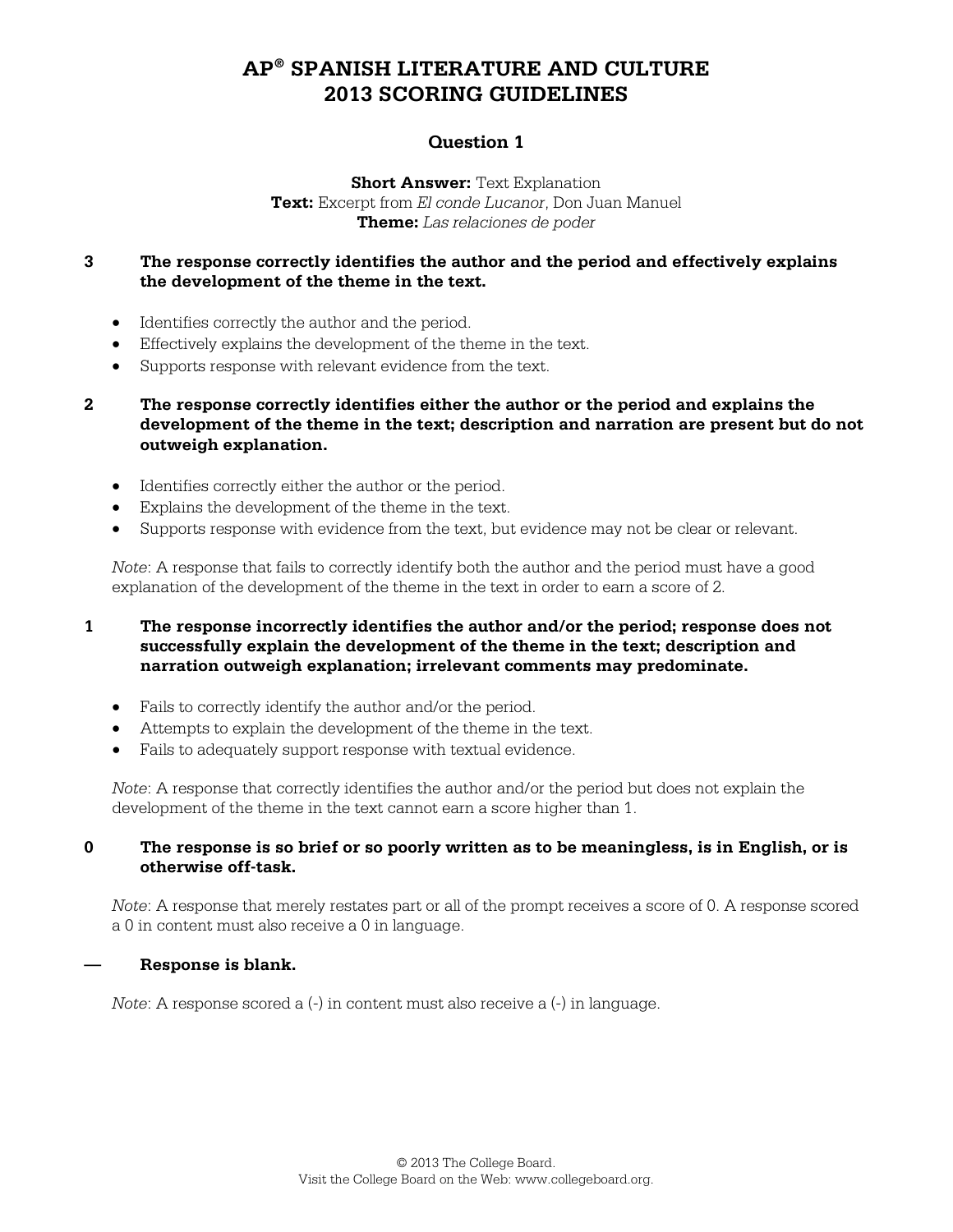#### Scoring Guidelines for Language Usage for Questions 1 and 2

#### **3 Language usage is appropriate to the task, generally accurate, and varied; the reader's understanding of the response is clear and supported by the student's use of language.**

- Vocabulary is varied and appropriate to the topic or works being discussed.
- Control of grammatical and syntactic structures is very good in spite of a few errors; use of verb tenses and mood is generally accurate; word order and formation are generally accurate.
- There are very few errors in conventions of written language (e.g., spelling, accent marks, punctuation).

#### **2 Language usage is appropriate to the task and sometimes accurate; the reader understands the response, although the student's use of language is somewhat limited.**

- Vocabulary is appropriate to the topics or works being discussed, but may limit the student's ability to present relevant ideas.
- Control of grammatical and syntactic structures is adequate, but there are some errors; errors in the use of verb tenses and moods are frequent, but do not detract from overall understanding; there are occasional errors in word order and formation.
- There are some errors in conventions of written language (e.g., spelling, accent marks, punctuation), but they do not impede communication.

#### **1 Language usage is inappropriate to the task, inaccurate, and insufficient; the reader struggles to create an understanding of the response.**

- Vocabulary is insufficient or inappropriate to the topics or works being discussed; errors render comprehension difficult.
- Control of grammatical and syntactic structures is inadequate; errors in verb forms, word order, and formation are frequent and impede comprehension.
- There are frequent errors in conventions of written language (e.g., spelling, accent marks, punctuation) that impede communication.

### **0 The response is so brief or so poorly written as to be meaningless, is in English, or is otherwise off-task.**

*Note*: A response that merely restates part or all of the prompt receives a score of 0. A response scored a 0 in language must also receive a 0 in content.

#### **— Response is blank.**

*Note*: A response scored a  $(-)$  in language must also receive a  $(-)$  in content.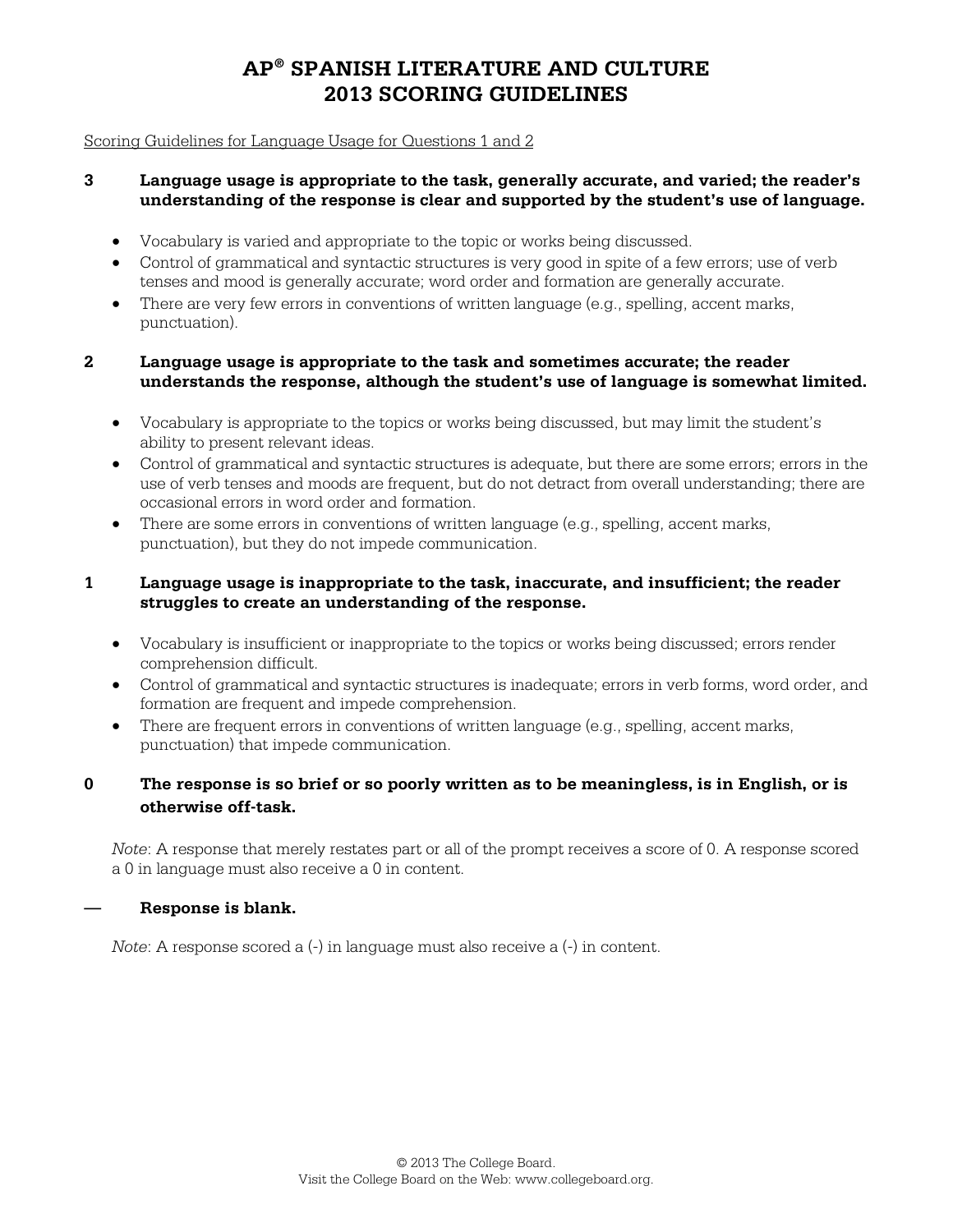### **Question 2**

**Short Answer:** Text and Art Comparison **Text:** *Borges y yo*, Jorge Luis Borges **Artwork:** *Dalí de espaldas pintando a Gala*, Salvador Dalí **Theme:** *La dualidad del ser* **Technique:** *La metaficción*

#### **3 The response effectively compares the theme in both works and relates the theme of the text and the artwork to the technique of metafiction.**

- Effectively compares the theme in both works.
- Effectively relates the theme of the text and artwork to the technique of metafiction.
- Supports response with relevant evidence from both works.

#### **2 The response compares the theme in both works and relates the theme to the technique of metafiction; description outweighs comparison.**

- Compares the theme in both works, but description of the elements of both works outweighs comparison.
- Relates the theme of the text and artwork to the technique of metafiction, but description of the elements of both works outweighs comparison.
- Supports response with evidence from both works, but evidence may not be clear or relevant.

*Note*: If the response does not relate the theme to the technique of metafiction, the comparison of the theme between the text and the artwork must be effective to earn a 2.

#### **1 The response attempts to compare the theme in both works and/or attempts to relate the theme to the technique of metafiction; description outweighs comparison; irrelevant comments may predominate.**

- Attempts to compare the theme in both works, yet the response is incomplete or insufficient.
- Attempts to relate the theme of the text and artwork to the technique of metafiction, yet the response is incomplete or insufficient.
- Does not provide supporting evidence from both works.

*Note*: A response that discusses the theme only in the text or the artwork or a response that only discusses metafiction cannot receive a score higher than 1.

#### **0 The response is so brief or so poorly written as to be meaningless, is in English, or is otherwise off-task.**

*Note*: A response that merely restates part or all of the prompt receives a score of 0. A response scored a 0 in content must also receive a 0 in language.

#### **— Response is blank.**

*Note*: A response scored a (-) in content must also receive a (-) in language.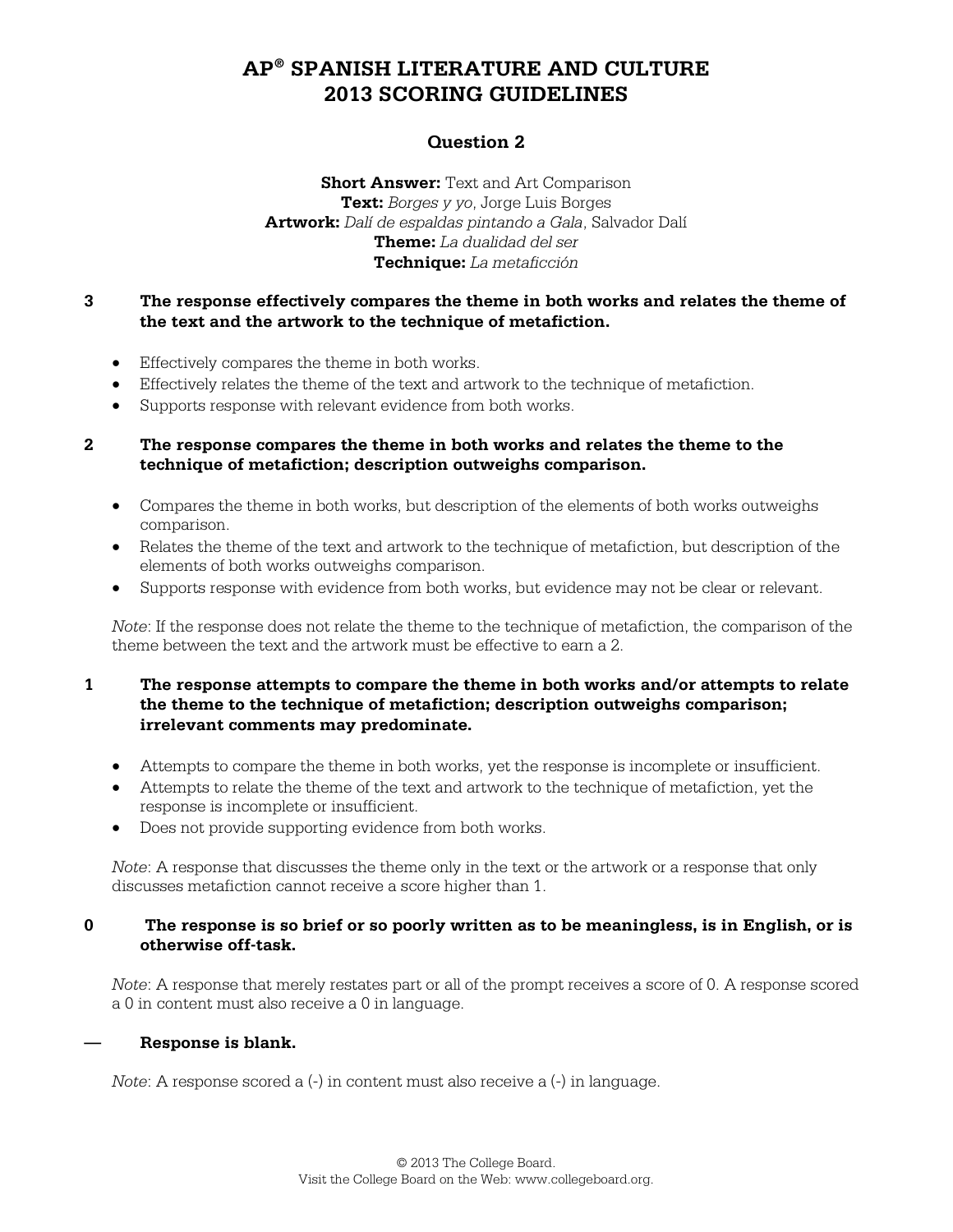### **Question 3**

#### **Essay: Analysis of Single Text** Text, (Sub-) Genre, and Cultural Context: **Text:** *Mi caballo mago*, Sabine Ulibarrí **(Sub-) Genre:** *La poesía en prosa* **Cultural Context:** *El Nuevo México rural del siglo XX*

#### **5 The essay clearly analyzes how the text represents both the specified (sub-) genre and the given cultural context.**

- Thoroughly analyzes a variety of rhetorical, stylistic, or structural features in the text as they relate to the (sub-) genre.
- Analyzes how cultural products, practices, or perspectives found in the text reflect the given cultural context.
- Includes an explicit statement of purpose (thesis), a coherent structure, and a cohesive and logical progression of ideas in a well-developed essay.
- Supports analysis by integrating specific, well-chosen textual examples throughout the essay.

#### **4 The essay analyzes how the text represents both the specified (sub-) genre and the given cultural context; description and narration are present but do not outweigh analysis.**

- Discusses rhetorical, stylistic or structural features in the text as they relate to the (sub-) genre.
- Explains how the text's content relates to the given cultural context.
- Includes an explicit statement of purpose (thesis), a coherent structure, and a logical progression of ideas.
- Supports analysis with appropriate textual examples.

#### **3 The essay attempts to analyze how the text represents the specified (sub-) genre and the given cultural context; however, description and narration outweigh analysis.**

- Describes some rhetorical, stylistic, or structural features in the text and attempts to explain their relevance to the (sub-) genre.
- Identifies features of the cultural context represented in the text.
- Includes a statement of purpose, evidence of organization (a stated topic, an introduction, a conclusion), and a logical progression of ideas.
- Elaborates on main points and supports observations with examples; however, the examples may not always be clear and relevant.
- Contains some errors of interpretation, but errors do not detract from the overall quality of the essay.

*Note*: If the essay has a significantly unbalanced focus on either the specified (sub-) genre or the given cultural context, the analysis must be good to earn a score of 3.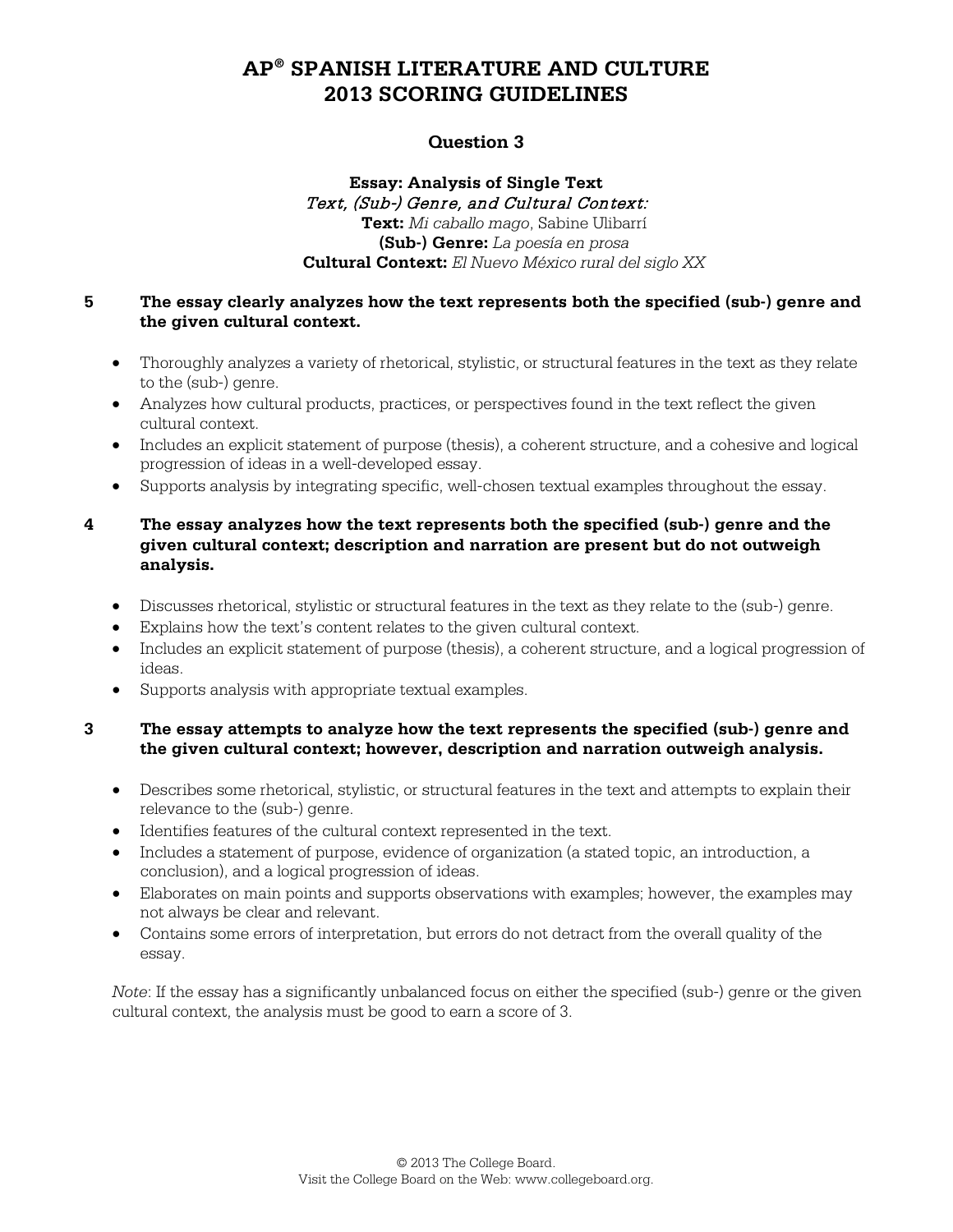### **Question 3 (continued)**

#### **2 The essay shows little ability to analyze how the text represents the specified (sub-) genre and the given cultural context; summary and paraphrasing predominate.**

- Identifies some rhetorical, stylistic, or structural features in the text, but may not explain their relevance to the (sub-) genre.
- May not clearly identify features of the given cultural context represented in the text.
- May not clearly state a purpose or be organized around a central idea or argument; progression of ideas may not be logical.
- Presents main points and some details, describes basic elements of the text, but may do so without examples or supporting an argument.
- Contains some errors of interpretation that occasionally detract from the overall quality of the essay.

*Note*: An essay that treats only the (sub-) genre or the given cultural context cannot receive a score higher than 2.

#### **1 The essay is inaccurate and insufficient; there is no attempt to analyze the text; irrelevant comments predominate.**

- Identifies some rhetorical, stylistic or structural features in the text, but does not explain their relevance to the (sub-) genre.
- Demonstrates lack of understanding of the genre, of the given cultural context, or the text.
- Does not state a purpose, show evidence of organization, or offer a progression of ideas.
- May consist entirely of summary or paraphrasing of the text without examples relevant to the specified (sub-) genre or the given cultural context.
- Contains frequent errors of interpretation that significantly detract from the overall quality of the essay.

#### **0 The response is so brief or so poorly written as to be meaningless, is in English, or is otherwise off-task.**

*Note*: An essay that merely restates part or all of the prompt receives a score of 0. An essay that receives a 0 in content must also receive a 0 in language.

### **— Page is blank.**

*Note*: An essay that receives a (-) in content must also receive a (-) in language.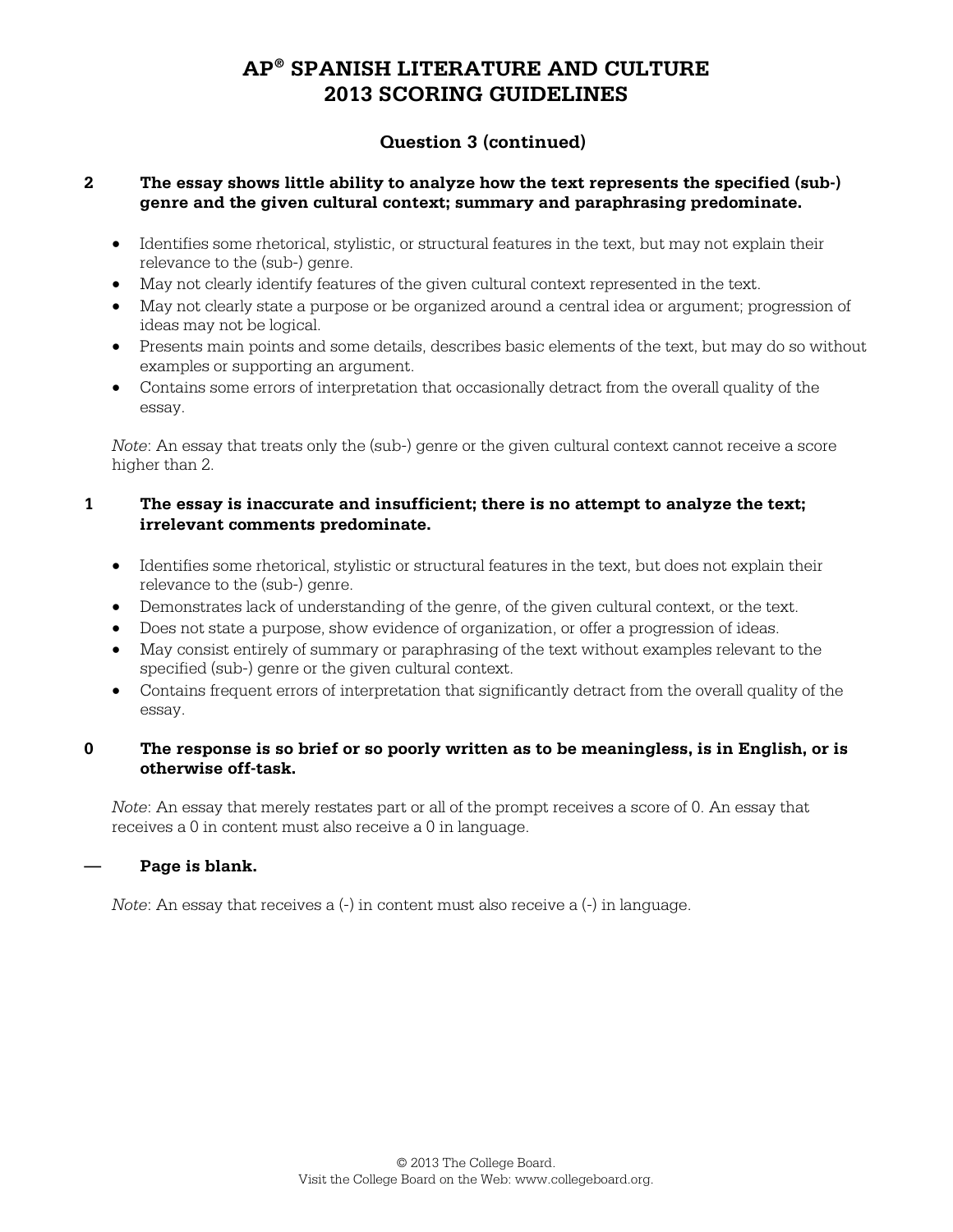#### Scoring Guidelines for Language Usage for Questions 3 and 4

#### **5 Language usage is appropriate to the task, generally accurate, and varied; the reader's understanding of the response is clear and supported by the student's use of language.**

- Vocabulary is varied and appropriate to the text(s) being discussed, presents main ideas and supporting details, and communicates some nuances of meaning.
- Control of grammatical and syntactic structures is very good; use of verb tenses and moods is generally accurate; word order and formation are accurate; use of cohesive devices and transitional elements or both is appropriate to guide understanding.
- Writing conventions (e.g., spelling, accent marks, punctuation, paragraphing) are generally accurate; paragraphing shows grouping and progression of ideas.

### **4 Language usage is appropriate to the task and generally accurate; the reader's understanding of the response is clear and not affected by errors in the student's use of language.**

- Vocabulary is appropriate to the text(s) being discussed, and presents main ideas and some supporting details.
- Control of grammatical and syntactic structures is good; occasional errors in the use of verb tenses and moods do not detract from understanding; word order and formation are mostly accurate.
- Writing conventions (e.g., spelling, accent marks, punctuation, paragraphing) are generally accurate; occasional errors do not detract from understanding; paragraphing shows grouping and progression of ideas.

#### **3 Language usage is appropriate to the task and sometimes accurate; the reader understands the response though the student's use of language is somewhat limited.**

- Vocabulary is appropriate to the text(s) being discussed, but may be limited to presenting some relevant ideas.
- Control of grammatical and syntactic structures is adequate; errors in the use of verb tenses and moods may be frequent but do not detract from overall understanding; word order and formation are generally accurate.
- Writing conventions (e.g., spelling, accent marks, punctuation, paragraphing) are sometimes accurate; numerous errors do not detract from overall understanding; paragraphing shows grouping of ideas.

#### **2 Language usage is sometimes inappropriate to the task and generally inaccurate; the reader must supply inferences to make the response understandable.**

- Vocabulary may be inappropriate to the text(s) being discussed, and forces the reader to supply inferences.
- Control of grammatical and syntactic structures is weak; errors in verb forms, word order, and formation are numerous and serious enough to impede comprehension at times.
- Writing conventions (e.g., spelling, accent marks, punctuation, paragraphing) are generally inaccurate; errors are numerous and serious enough to impede comprehension at times; paragraphing may not show grouping of ideas.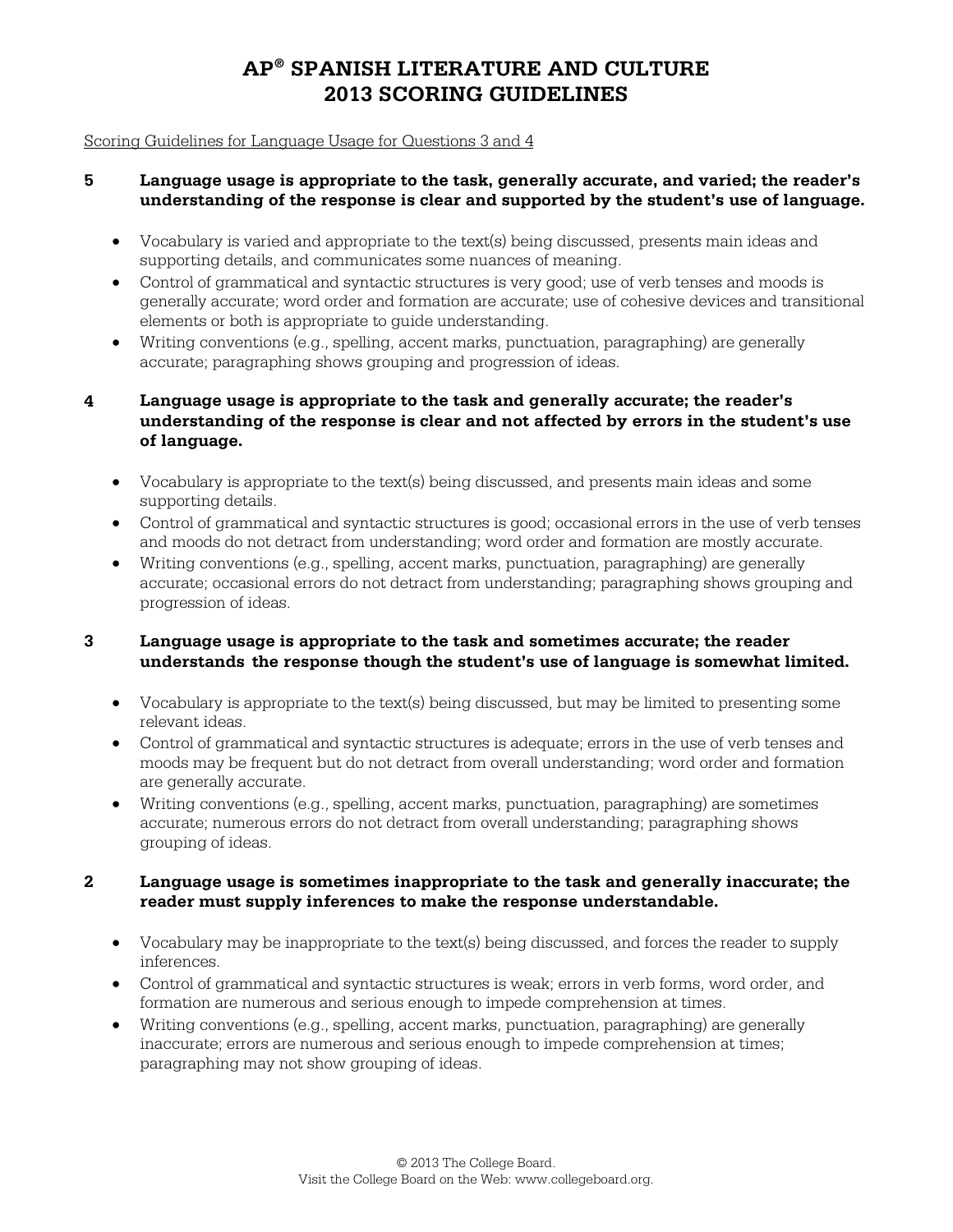Scoring Guidelines for Language Usage for Questions 3 and 4 (continued)

#### **1 Language usage is inappropriate to the task, inaccurate, and insufficient; the reader struggles to create an understanding of the response.**

- Vocabulary is insufficient and inappropriate to the text(s) being discussed; errors render comprehension difficult.
- Control of grammatical and syntactic structures is inadequate; errors in verb forms, word order, and formation are nearly constant and impede comprehension frequently.
- Writing conventions (e.g., spelling, accent marks, punctuation, paragraphing) are inaccurate; errors are nearly constant and impede comprehension frequently; there may be little or no evidence of paragraphing.

#### **0 The response is so brief or so poorly written as to be meaningless, is in English, or is otherwise off-task.**

*Note*: An essay that merely restates part or all of the prompt receives a score of 0. An essay that receives a 0 in content must also receive a 0 in language.

#### — **Page is blank.**

*Note*: An essay that receives a (-) in content must also receive a (-) in language.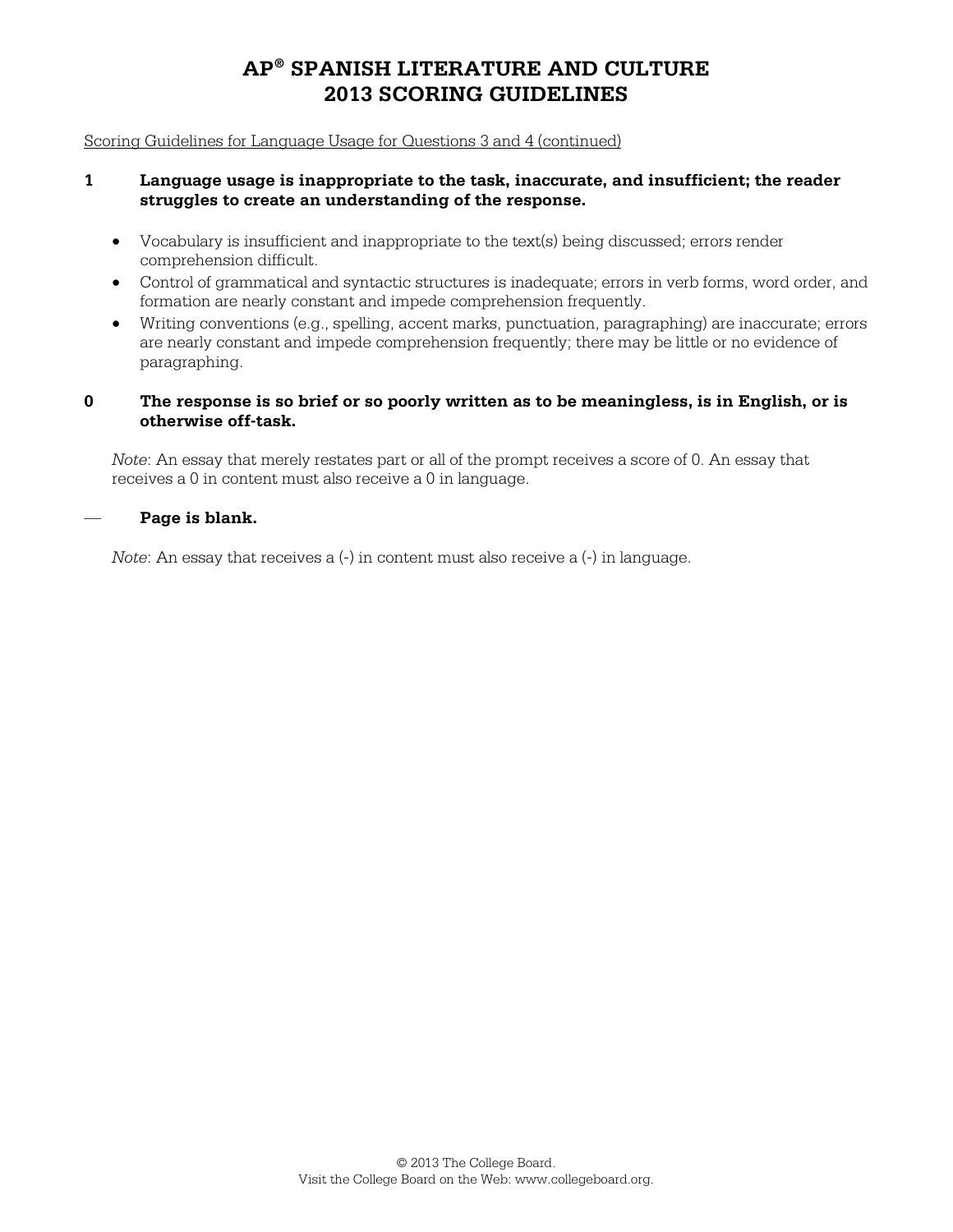### **Question 4**

#### **Text Comparison Essay: Texts and Theme**

**Text 1:** *Hombres necios que acusáis*, Sor Juana Inés de la Cruz **Text 2:** *Décimas...,* Marcia Belisarda **Theme in the text:** *Las relaciones entre los hombres y las mujeres*

#### **5 The essay clearly analyzes the literary devices and compares the theme in both texts.**

- Effectively analyzes rhetorical, stylistic, or structural features in both texts in relation to the development of the theme.
- Analyzes the development of the theme in both texts to support comparative analysis.
- Includes an explicit statement of purpose (thesis), a coherent structure, and a cohesive and logical progression of ideas in a well-developed essay.
- Supports analysis by integrating specific, well-chosen textual examples throughout the essay.

#### **4 The essay analyzes the literary devices and compares the theme in both texts; description and narration are present but do not outweigh analysis.**

- Discusses rhetorical, stylistic, or structural features in both texts in relation to the development of the theme.
- Explains and compares the presence of the theme in both texts.
- Includes an explicit statement of purpose (thesis), a coherent structure, and a logical progression of ideas.
- Supports analysis with appropriate textual examples.

#### **3 The essay attempts to analyze the literary devices and compare the theme in both texts; however, description and narration outweigh analysis.**

- Describes some rhetorical, stylistic, or structural features in both texts and attempts to explain their relevance to the theme.
- Describes the presence of the theme in both texts.
- Includes a statement of purpose, evidence of organization (a stated topic, an introduction, a conclusion), and a logical progression of ideas.
- Elaborates on main points and supports observations with examples; however, the examples may not always be clear and relevant.
- Contains some errors of interpretation, but errors do not detract from the overall quality of the essay.

*Note*: If the essay has a significantly unbalanced focus on one of the texts, the analysis must be good to earn a score of 3. In an essay that does not include literary devices, the discussion of the theme in both texts must be good to merit a 3. In an essay that suggests a lack of understanding of the theme, the discussion of literary devices in both texts must be good to merit a 3.